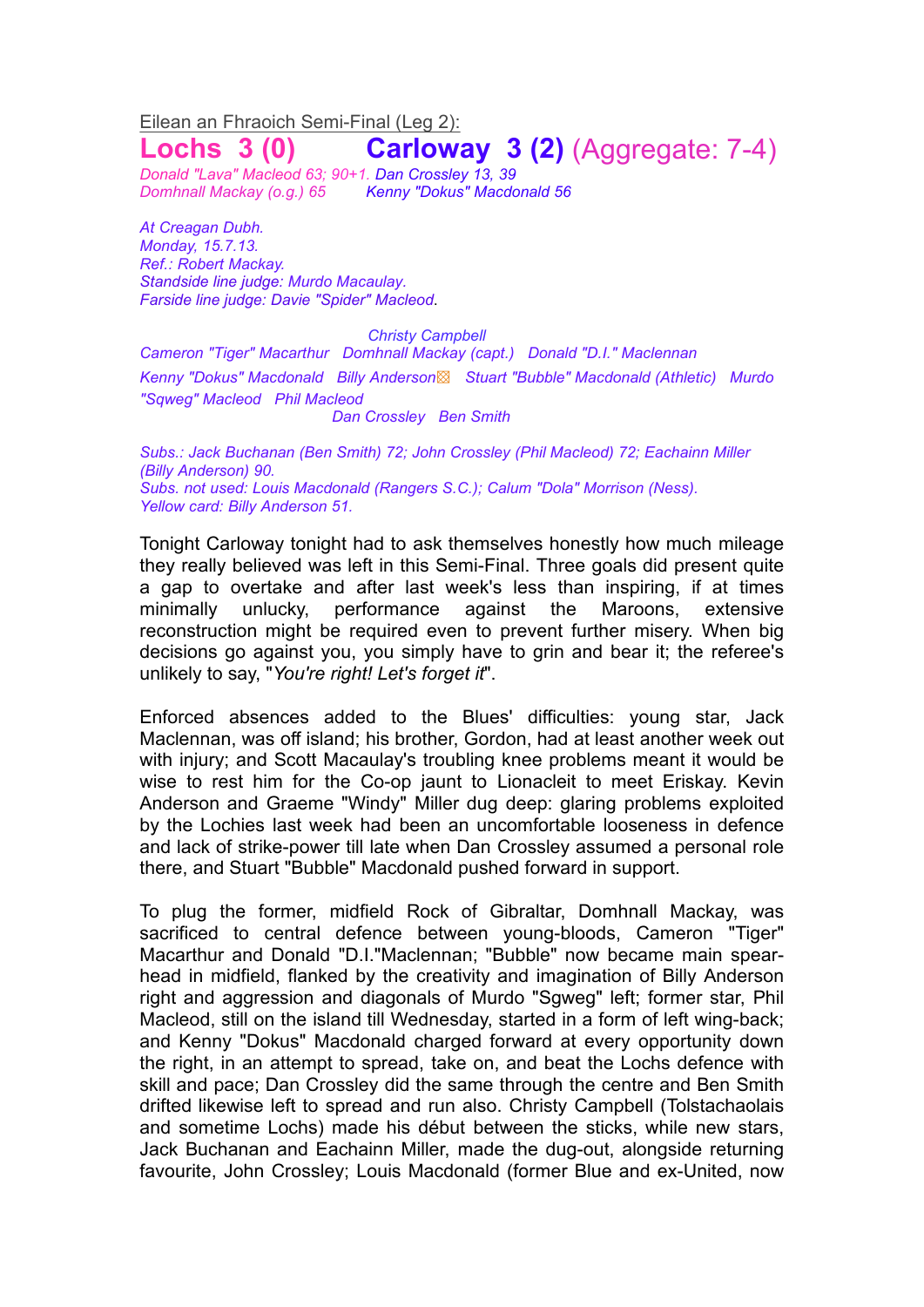Rangers S.C.); and Calum "Dola" Morrison (ex-United; now of Ness).

The Lochs side presented uncomfortable viewing: Graeme Mackenzie was absent (religious camp), but no, all the usual suspects were there: Peter and Peter Robbie Mackenzie; David Macmillan; Jonathan Smith; Donald "Lava" Macleod, etc.. "Lava" started this week, no doubt to pressurize an unfamiliar Carloway defence, missing one of its fundamental constructs, Calum Tom Moody. As it happened, tonight Moody was central to the opposing team's defences instead, partnering Ali "Koch" Morrison (Athletic), with Peter Robbie more to the right.

A reasonably pleasant evening, with a fair breeze, was to see a fast-moving, open first half. After 3 minutes, an Anderson corner on the right broke out to "Dokus" in the centre, but from 25 metres, his right-foot shot flew a metre over. A midfield diagonal right, behind Macleod, allowed Macmillan through at speed; he checked on 20 metres, then cut in, but his low left-footer went straight to Campbell.

Suddenly, na Gormaich were under pressure: a strong break on the right and deep cross,15 metres from the bye-line, carried to the far edge where Smith's turn and snap shot had to be beaten away by the keeper to his left for a corner. The corner was blocked out to the right edge of the box; Peter Robbie's return spun away to the right, to be gathered by Smith, tricking his way up the bye-line, round "D.I.", and into the box, only for a falling "D.I." to bring him down. Everyone looked at the referee. No whistle!

The Blues were a little rattled: another Maroon push in 12 minutes caused Carloway's familiar *cattenaccio* under pressure to block three times just inside the box; the ball cannoned off to the right but Smith was once again blocked for a corner.

Then over-confidence at the back brought instant disaster for the Leurbost men: under pressure, 22 metres out in the centre, Peter Robbie tried to Roger Byrne-it left along the line; Crossley stuck out a giant foot; the ball ricochetted off the two of them and spun forward; Mackenzie slipped and Crossley raced forward towards a helpless "Gordie". Twenty metres out, he cracked an early daisycutter which "Gordie" somehow managed to get down on, but its pace and power drove it under him, then carried slowly onwards and just inside Lochs' left-hand post (**0-1**).

A minute later a "Sgweg" free-kick, curled in from 24 metres, out towards the left touch-line, cleared the wall, then dipped so sharply it surprised the keeper, whacking off his shin and out so smartly that Mackay, 8 metres out, had no time to react and knocked the ball along the bar and off to his left. Lochs responded fast with a Peter Robbie free-kick from the halfway line which was knocked rightwards. Smith managed an overhead back across the box to "Lava" but his shot whistled low past Campbell's right-hand post.

On 26 minutes a clever "Nomie" slip from a free-kick 22 metres out towards the left came to Moody on the right edge of the box, to wheel round and drive,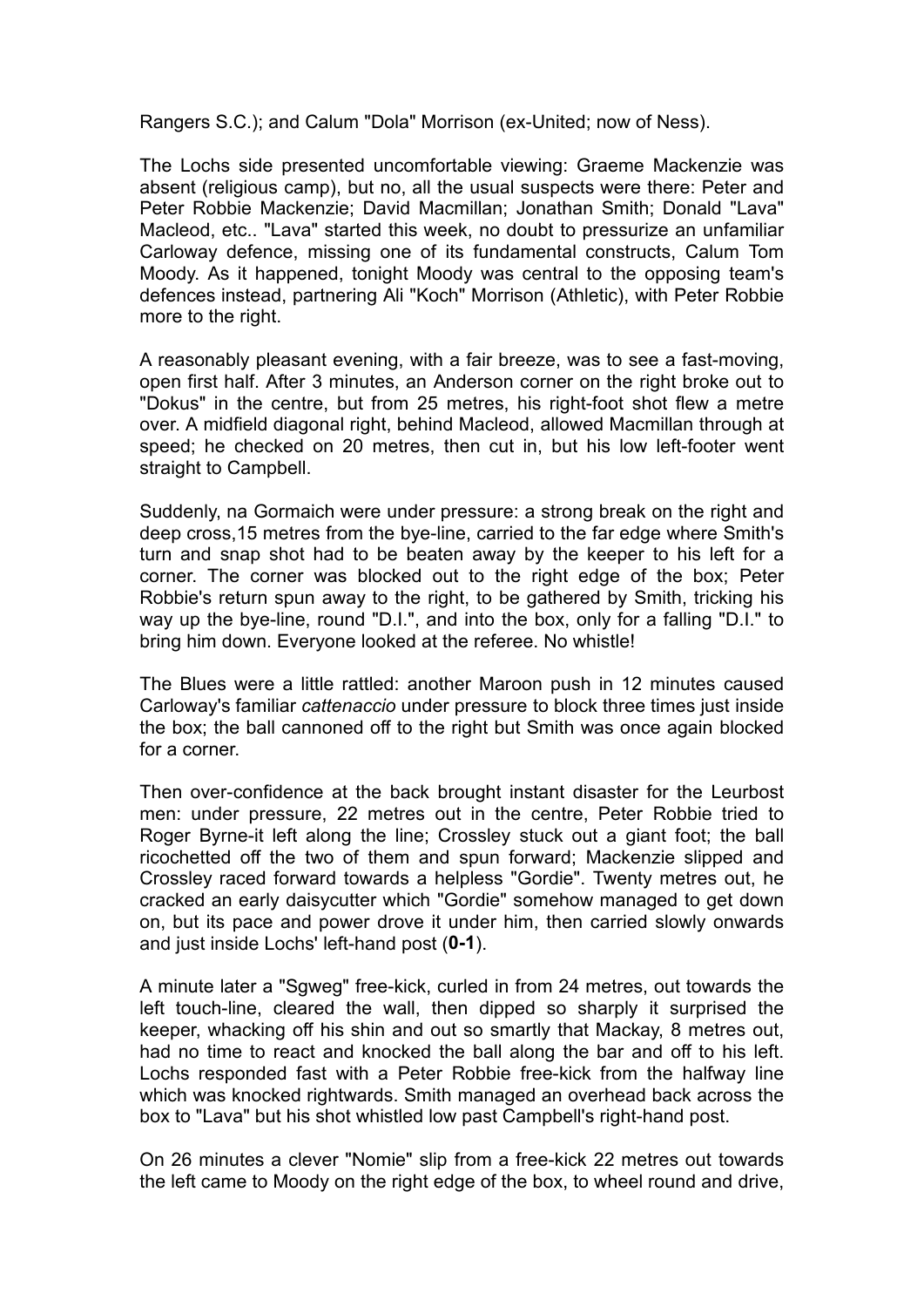but its sting was deadened by a Carloway boot and Campbell gathered safely. On 34 minutes "Dokus" once again got behind Peter Robbie down the right touch-line, and his vicious dipping cross broke off a threatened Mackenzie, and his name-sake had to thwack it anywhere for a corner.

The sides were well-matched: up front, the pace and directness of Crossley, "Dokus", and Smith; in midfield, the talent and skill of Macmillan, "Nomie", and Anderson and powerful contribution of "Bubble", "Sqweg", and Peter Mackenzie; Moody and Mackay at the back, with "Tiger", "D.I.", and "Koch" papering over any cracks.

On 38 minutes another break by Smith, this time down the left, led to his laying the ball off right, to "Lava" coming forward to the box, but his drive was hooked badly wide of Campbell's right-hand post. Then the stakes rocketed crazily: a long ball out of the Blues' defence was back-headed on by "Bubble", just inside the Leurbost half, and this sent Crossley and "Gordie" into a frantic race to win it. They collided just inside the box, a sliding Crossley ramming it against the diving keeper's chest. As it rebounded, the supine Crossley rammed it with his right foot past the keeper to trickle into the unguarded net (**0-2**).

A frantic Lochs tried to claw one back before the interval: on 41 minutes a right diagonal sent Peter Robbie down the line, behind Macleod and wide of "D.I". His waist-high cross reverberated off several crashing bodies,12 metres out in front of goal, before being booted as far as Crossbost over a frenzied chorus of handball claims. At the death, another Lochs break on the left was eventually played along the edge of the box to Macmillan, who took one step left, then powered a cracker inches over the bar.

## **Half-Time: Lochs 0 Carloway 2**

There had been incident aplenty here for spectator and dressing room to ruminate over, with, no doubt, both sides feeling hard-done-by. It was to continue in this vein. Immediately "Bubble" burst forward right-of-centre and delivered a glorious de Boer forward cross-ball right, over a retreating defence, for "Dokus" to break off and behind the line, then trap expertly, turn in, and perform a carbon-copy of Macmillan's with a left-foot sizzler that scorched the top of the bar.

On 53 minutes a Macmillan free-kick in the centre, 22 metres out, led to an almighty melée on Campbell's penalty spot, before the fans were treated to a genuine "*Pale horse*" moment: "*Will it really happen*?" Ben Smith escaped down the left and in towards the bye-line; he doubled back, then re-doubled, before somehow contriving to squeeze it along a 6-metre box as crowded as Glasgow Central towards the far post. Mackenzie was suddenly aware of "Dokus" creeping in and flung himself forward, had the ball rammed against him twice, and then "Dokus" managed to fit the ball into a tiny square at the base of the post (**0-3**).

Unfortunately, Carlowegians only had 7 minutes to relish the moment, as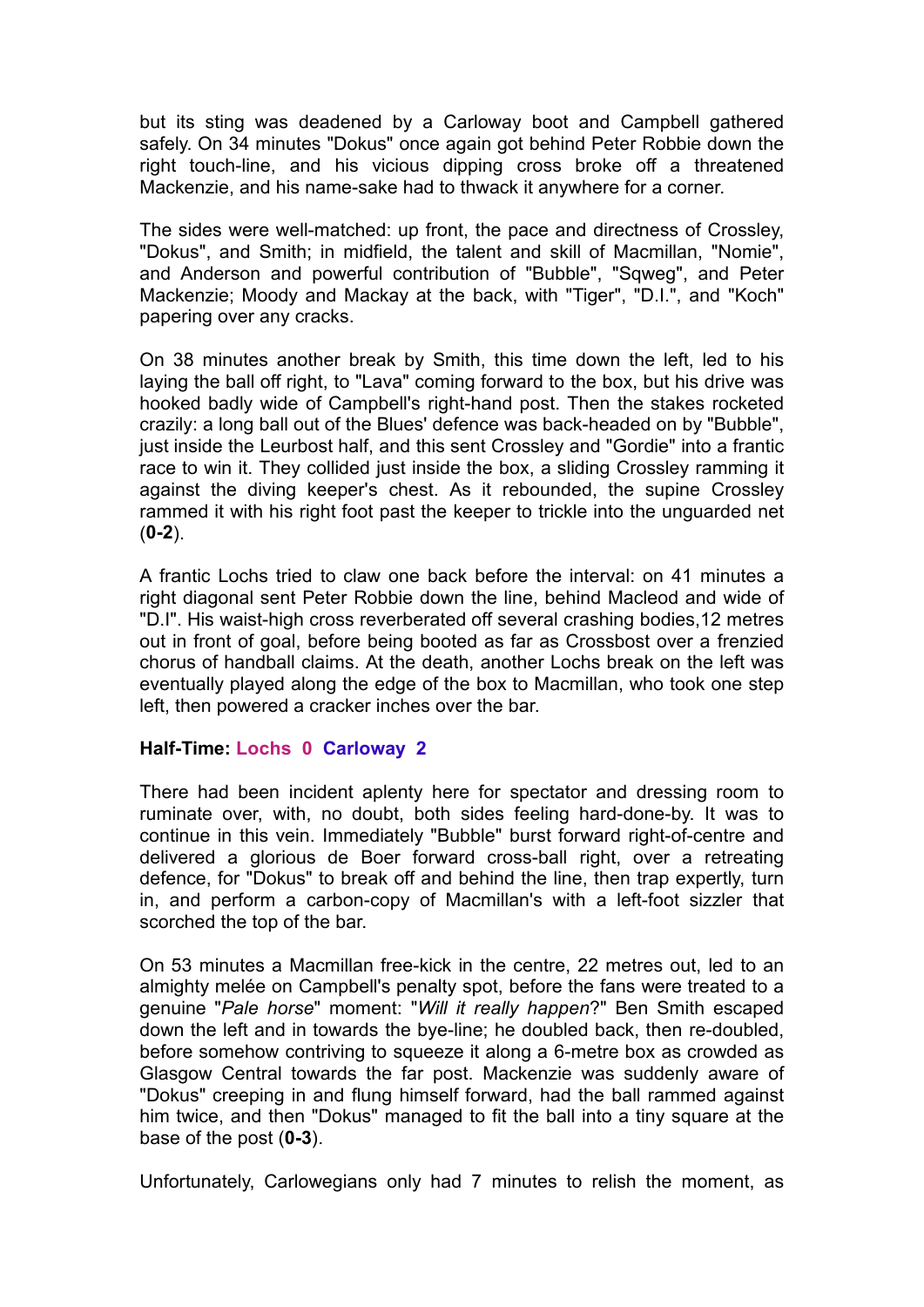immediately after "Dokus" had caused Leurbost waters to break with a freekick just over from 22 metres, two rapid strikes dissolved the dream. Not without controversy, of course! Impossible in a Carloway-Lochs game! On 63 minutes a long ball out of defence sent "Lava" chasing a ball which seemed to be dropping into the rising Campbell's arms safely, 12 metres from goal. The striker arrived as Campbell seemed to be gathering, crashed into him, and as the keeper fell, the ball spun away to the right bye-line. Before he could be tackled, "Lava" caught it and lashed it into the roof of the net (**1-3**).

No words are adequate to describe what happened next! Carloway protests rose; the flag stayed down. Two minutes calming took place, and then suddenly Jonathan Smith was racing free on the right. Twenty metres from the bye-line and 10 metres in from the touchline, he drove a hard low cross forward across the area. Mackay, racing to beat "Lava" on his far-side to the ball, attempted to flick it on with his left-foot for a corner, only to send it rocketing into Campbell's bottom right-foot corner (**2-3**).

In the last 20 minutes, a still-competitive game lost its heart slightly, and the passion passed from the Blues' hearts a little. Kevin Anderson gave some of his younger hopes a run - Buchanan, Miller, and John Crossley. On 71 minutes a Lochs corner on the left was knocked on to Peter Mackenzie on the right edge of the box, but his low drive managed to go through everyone, yet wide of the far post. Seven minutes later another break, then high cross, from the left was palmed on by Campbell to Mackenzie on the same post but his instant drive whacked the outside of the goalie's left-hand post and disappeared towards the loch.

On 87 minutes "Lava" topped that by winning the Most Incredible Miss of the Match competition, when a cross from the left appeared to run along the Blues' bar to the right, where the ace hit-man, lurking by the far post, somehow managed to miscue, and send the ball back across the 6-metre box. However, honour was finally satisfied for "Lava" - and Lochs - when a minute into added-on time, a long ball out of central defence saw him ghosting through tired defenders to flick beyond Campbell from 18 metres (**3- 3**).

At least, na Gormaich were spared the misery of last-kick defeat when a conversion by an unmarked attacker wide on the left, 18 metres out, off a hastily-taken free-kick in the centre, was flagged off-side.

## **Full-Time: Lochs 3 Carloway 3**

Perhaps not the fairy-tale ending that the men in blue envisaged on the hour, but it was a fine overall performance from a team, rejigged a little, whom many had written off in this Semi-Final after last week's dreary first half-hour in the second half. For much of the game, they competed well with a Lochies side keen to impress on their return to Creagan Dubh. They had ridden their luck a little at times as one must against a side of this quality; but, in turn, they had repeatedly pressured their opponents and frequently had them stretched and threatened.